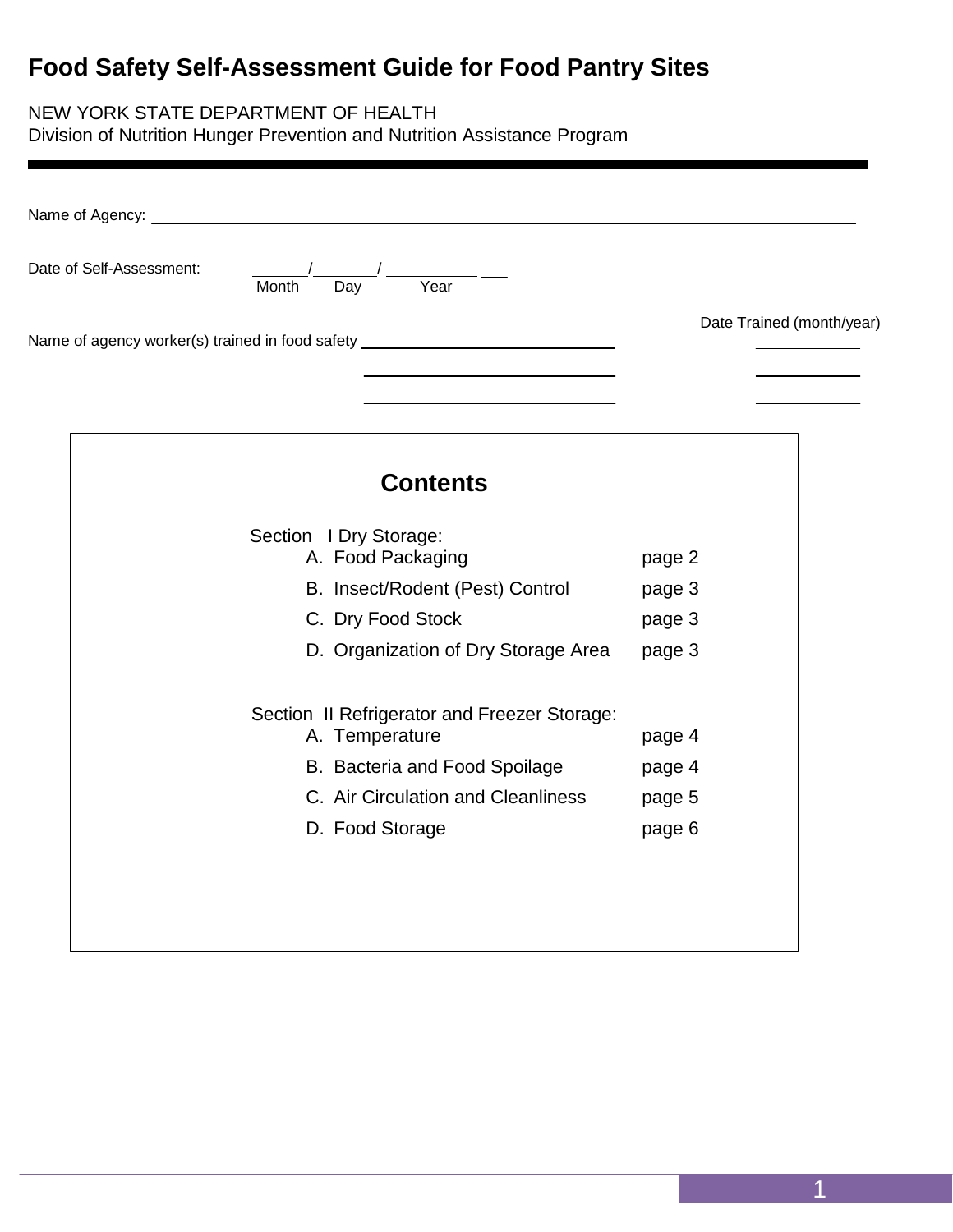$\_$  Yes  $\_$  No  $^{\star}$ 

Found Date Discarded

**A 'Yes' answer indicates safe food practice. Each 'No' answer must be corrected to ensure safe food practices.**

### **Section I: Dry Storage**

### **A. Food Packaging**

1. Inspect all canned items in the storage area. Is storage area free of:

- Cans that bulge, swell, leak or have open seams?
- Cans with missing labels?
- Cans with dents on their seams or very sharp dents?
- Cans with rust that cannot be wiped off?
- Cans holding foods that are foul-smelling or foamy?
- Jars or bottles with popped-up safety seals or loosened lids?

*\*Throw out cans with any of these defects (a 'No' answer); note date thrown out or discarded.*

 *+ <i>When in doubt, throw it out.* 

2. Do you have a policy **against** accepting home-canned goods?

### *\*Throw out any food that is home canned or looks home canned.*

3. Take a look at all the packaged items. Note which items have a single layer of packaging and those that have two layers of packaging where the outer box is opened (inner bag/outer box).

| *Single layer of packaging: Are these items free from breaks, tears or<br>Other openings? Free from contamination (ex: stains, off-odors), or<br>free from taped repair prior to receiving it?         | No*<br>Yes | $\frac{1}{2}$ |
|--------------------------------------------------------------------------------------------------------------------------------------------------------------------------------------------------------|------------|---------------|
| *Double layer of packaging: If outer box is open, is the inner package<br>free from any break, tear, other opening? Is it free from<br>sign of contamination? Is the seal or inner vacuum pack intact? | Yes        | No* / /       |
| *Throw out packaged foods with any of these defects (a 'No' answer); note date discarded.                                                                                                              |            |               |
| 4. Are all toxic materials (ex: cleaners, degreasers, dish detergent) stored<br>away from food, stored in their original containers and clearly labeled?                                               |            | Yes<br>No     |

| Yes | No  |  |
|-----|-----|--|
| Yes | No  |  |
| Yes | No  |  |
| Yes | No  |  |
| Yes | No* |  |
| Yes | No* |  |

Found Date Discarded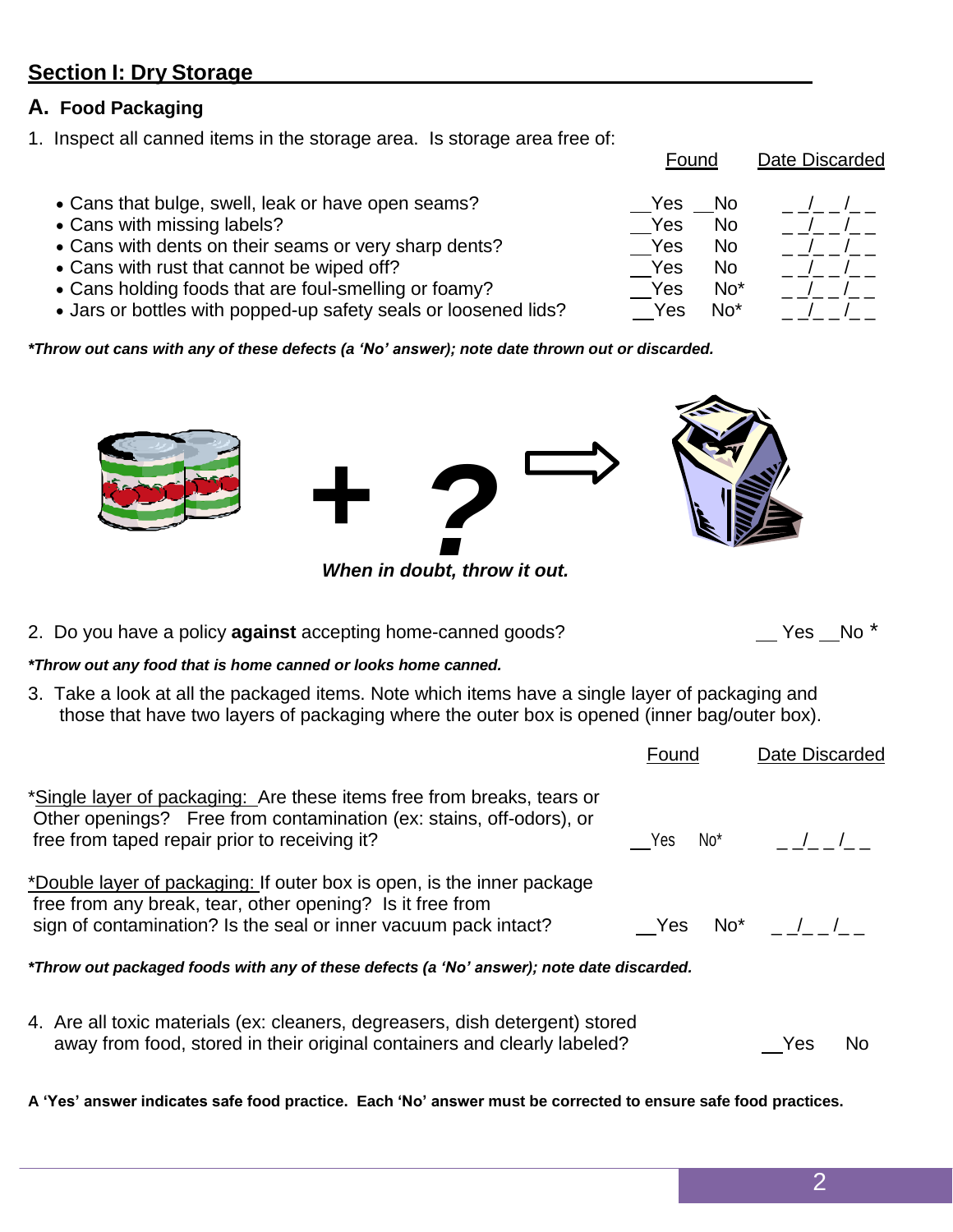### **Section I: Dry Storage**

#### **B. Insect/Rodent (Pest) Control**

- 1. If you have problems with pests, does a **licensed exterminator** come to your kitchen on a regular basis?
	- *\* If no, contact a licensed exterminator to provide pest control services.*



| 2. Are conditions that are likely to shelter pests corrected when discovered?<br>(For Example: holes in floors, walls and ceiling, screens are installed<br>during fly season, etc.)                                                                                                                                                                       | Yes No                                |
|------------------------------------------------------------------------------------------------------------------------------------------------------------------------------------------------------------------------------------------------------------------------------------------------------------------------------------------------------------|---------------------------------------|
| 3. Are canned goods removed from cartons and put on shelves as much as possible<br>to prevent insect or rodent nesting in cartons?                                                                                                                                                                                                                         | $\sqrt{2}$ Yes $\sqrt{2}$ No          |
| C. Dry Food Stock                                                                                                                                                                                                                                                                                                                                          |                                       |
| 1. Do you rotate stock (first in first out - FIFO) so that older foods in stock are used<br>before newer foods in stock?<br>2. Do you use a food inventory sheet or card to keep track of what foods are on<br>hand and/or what is needed?<br>3. Is everything in your dry storage area labeled and dated so the contents and<br>storage date can be seen? | __ Yes __No<br>__ Yes __No<br>Yes No* |
| *Date food containers/cans as they are received.                                                                                                                                                                                                                                                                                                           |                                       |
| D. Organization of Dry Storage Area                                                                                                                                                                                                                                                                                                                        |                                       |
| 1. Is storage area free of empty cartons and other trash?                                                                                                                                                                                                                                                                                                  | Yes __No                              |
| 2. Are single-service items (ex: disposable plates, forks, spoons etc.) covered, so<br>that dust and debris does not settle on them?                                                                                                                                                                                                                       | $\sqrt{}$ Yes $\sqrt{}$ No            |
| 3. Is everything stored on shelves, racks or platforms (food at least 6" off the floor)?                                                                                                                                                                                                                                                                   | $\sqrt{}$ Yes $\sqrt{}$ No            |
| 4. Is everything stored away from walls and ceiling (to decrease rodent access<br>and allow air circulation)?<br>5. Are heavy packages stored on lower shelves so that shelving does not tip over?                                                                                                                                                         | $\sqrt{}$ Yes $\sqrt{}$ No<br>Yes No  |
| 6. Are bulk foods (ex: sugar, flour, dried beans, etc.) stored:<br>• In their original containers?<br>• Or in tightly covered, clean and sanitized containers?                                                                                                                                                                                             | Yes<br>No<br>$\mathsf{\_}$ Yes<br>No  |
| 7. Is the storage room dry and well ventilated? (room is not stuffy and/or hot)<br>8. Is food stored so air can move around it? For example there is space above                                                                                                                                                                                           | Yes<br><b>No</b>                      |
| and below food to allow air to move around the food.                                                                                                                                                                                                                                                                                                       | Yes<br><b>No</b>                      |

**A 'Yes' answer indicates safe food practice. Each 'No' answer must be corrected to ensure safe food practices.**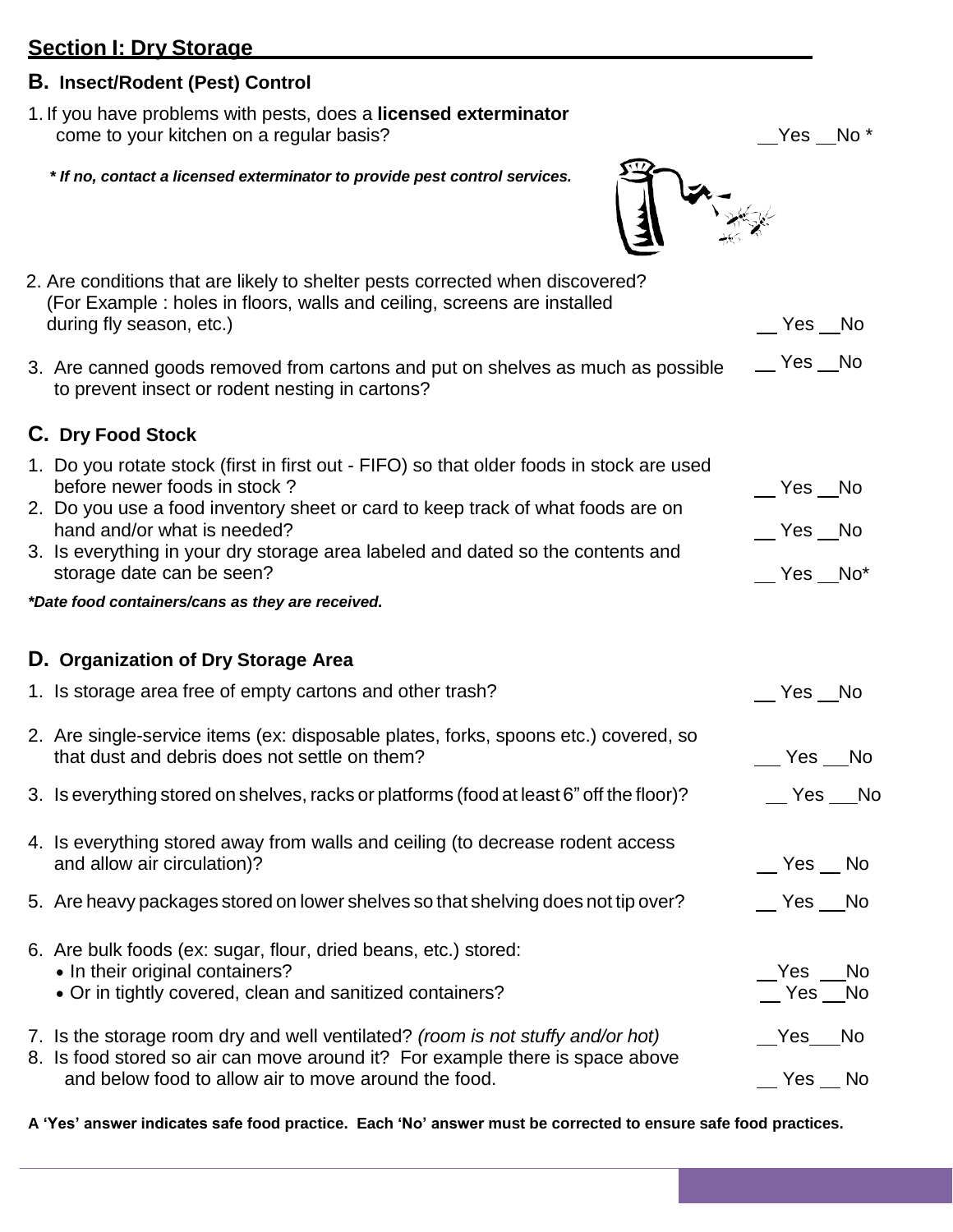### **Section II: Refrigerator and Freezer Storage**

#### **A. Temperature**

1. Is there a working thermometer in each refrigerator and freezer?

*\* If 'No', please buy or request a thermometer for each refrigerator and freezer.*

2. For each refrigerator and freezer, check and record the temperature now: Refrigerator **Freezer** 

Temperature Temperature

**Refrigerator temperature must be between 35 and 38F. If it is greater than 38F, check if refrigerator is operating by taking the temperature of 2 refrigerated food items. If food temperature is over 40F, the refrigerator may not be operating properly. Potentially Hazardous Foods (PHFs, see below) between 41F and 70F must be cooked or thrown out; throw out PHFs at 71F or more. Rapidly chill other foods (in an ice bath or freezer) to 40F or less and place in a working refrigerator or freezer.**

**Freezer temperature should be 0F or below**. **If not and the food in the freezer is frozen, it does not need to be thrown away. Turn down freezer so temp reaches 0F or lower.**

*Check thermometers at the beginning and end of every day the soup kitchen is open.*

*Potentially Hazardous Foods (PHFs) are extra-sensitive to contamination. Germs can easily grow and multiply in them. PHFs include:*

- *Raw or cooked meats, poultry, fish*
- *Eggs and egg mixtures cooked or raw*
- *Fluid milk and milk products cooked or uncooked*
- *Cooked plant foods such as cooked rice, beans, vegetables, potatoes,*
- *Sliced or cut melons and raw tomatoes*
- *Raw sprouts and sprout seeds*
- *Tofu or other soy-protein food Store below 40F*
- *Synthetic ingredients, such as textured soy protein in meat alternatives*

#### **B. Bacteria and Food Spoilage**

1. Are refrigerators and freezers free from odors (which might be a sign of spoiled food or that food is not covered tightly enough)? Yes No\*

*if no, clean refrigerator as soon as possible and/or tightly cover food.*

2. Are raw foods (ex: thawing chicken) stored below ready-to-eat foods so that juices and drippings will not accidentally fall into ready-to-eat foods? Yes No\*

*\*Throw out ready-to-eat foods contaminated by the drippings of raw food.*

**A 'Yes' answer indicates safe food practice. Each 'No' answer must be corrected to ensure safe food practices.**



4

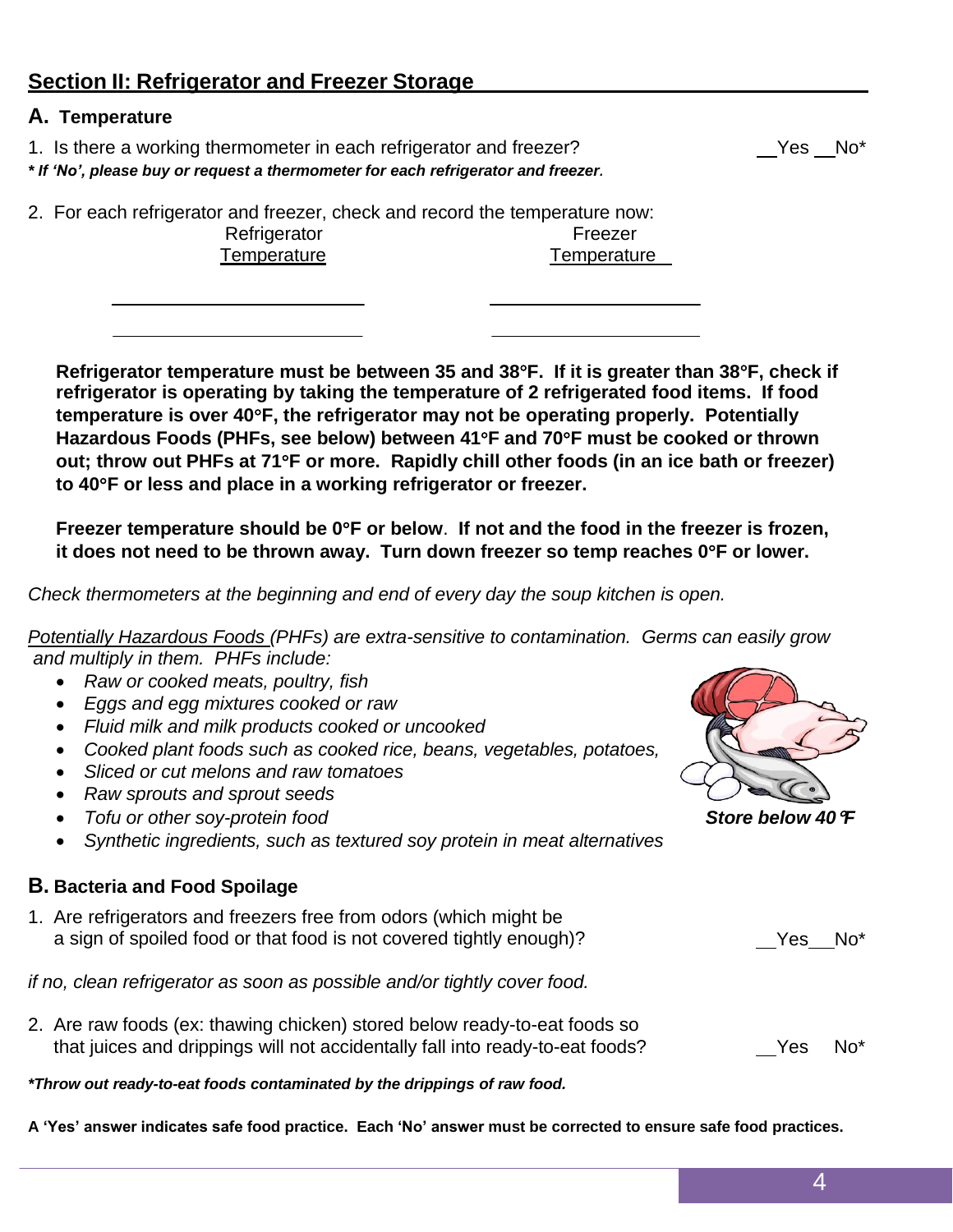### **C. Air Circulation and Cleanliness**

|                                                                             | 1. Do refrigerators and freezers look clean? For example interior is free of mold,<br>food particles, spills; shelves and walls look clean?<br>2. Is there enough space in refrigerators and freezers so that air moves around the food? | Yes      | No.       |  |
|-----------------------------------------------------------------------------|------------------------------------------------------------------------------------------------------------------------------------------------------------------------------------------------------------------------------------------|----------|-----------|--|
|                                                                             | For example food stays on shelves when the door is opened and does not fall out;<br>there is space above and below food to allow air to move around the food; shelves are                                                                |          |           |  |
|                                                                             | free of linings (ex. paper towel) that block air circulation?                                                                                                                                                                            | Yes No   |           |  |
|                                                                             |                                                                                                                                                                                                                                          |          |           |  |
| 3. If a refrigerator or freezer has a fan, is the fan working?              |                                                                                                                                                                                                                                          | $Yes$ No |           |  |
| 4. Do refrigerator and freezer doors seal tightly?                          |                                                                                                                                                                                                                                          | Yes      | <b>No</b> |  |
| 5. Is the amount of time that doors are open kept to a minimum so that the: |                                                                                                                                                                                                                                          |          |           |  |
|                                                                             | Temperature in the refrigerator stays between 35 and 38°F?<br>$\bullet$                                                                                                                                                                  | Yes      | No.       |  |
|                                                                             | Temperature in the freezer stays at or below $0^{\circ}F$ ?                                                                                                                                                                              | Yes.     |           |  |
|                                                                             | $\bullet$                                                                                                                                                                                                                                |          |           |  |
|                                                                             |                                                                                                                                                                                                                                          |          |           |  |



#### *Keep door closed so cold air stays inside refrigerator and freezer*

### **D. Food Storage**

- 1. Are foods in refrigerators and/or freezers stored in their original containers; or wrapped in moisture-proof materials (ex: wax-coated paper, plastic); or stored in clean, sanitized, tightly covered containers designed for food storage?
- 2. Are food containers or food packages labeled and dated so you can see the food contents and storage date? The storage of the storage of the storage of the storage of the storage of the storage of the storage of the storage of the storage of the storage of the storage of the storage of the storag

Yes No

**A 'Yes' answer indicates safe food practice. Each 'No' answer must be corrected to ensure safe food practices.**

You Are Finished!